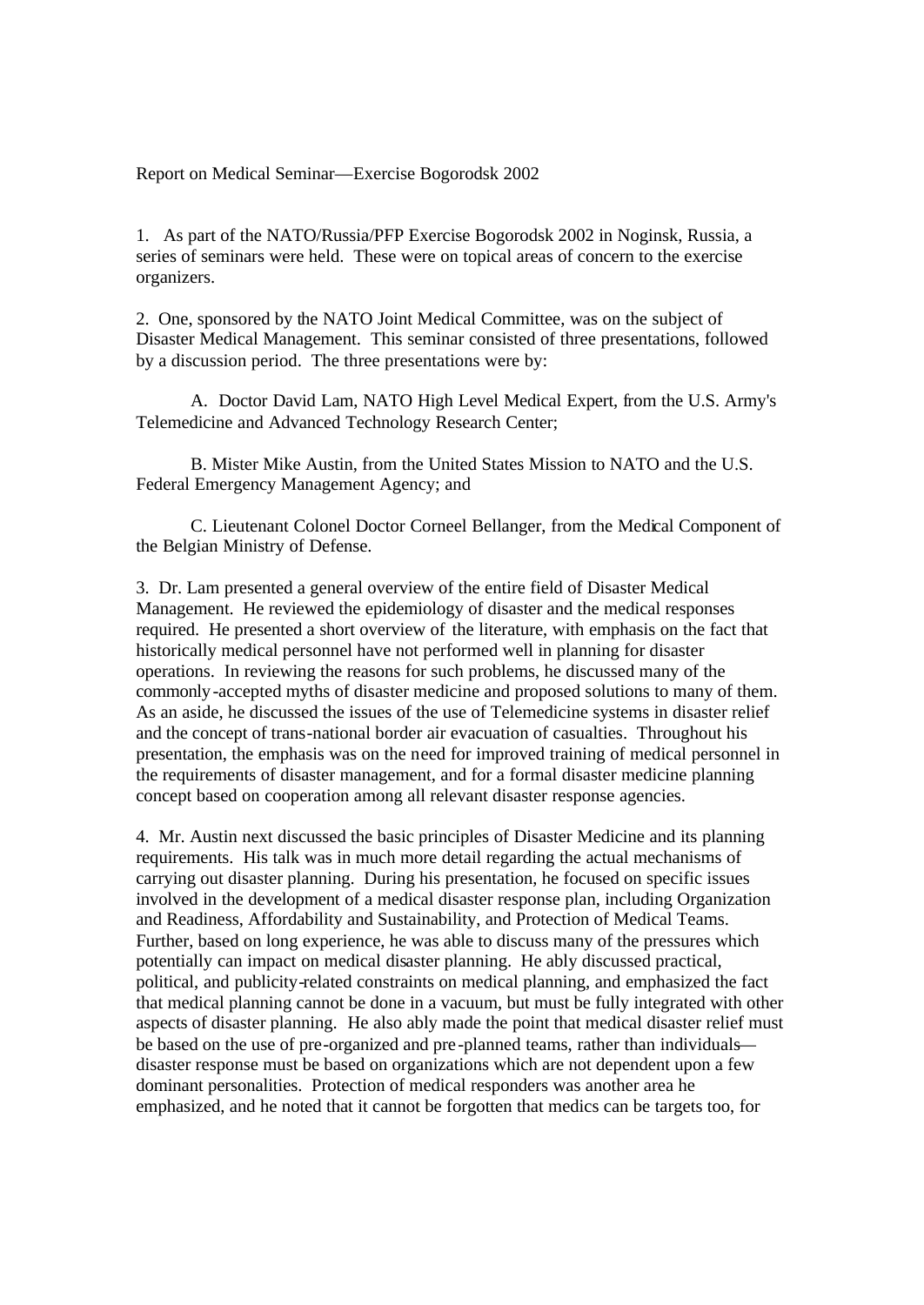example of secondary explosions. In discussion of the vital importance of adequate training, he pointed out that poorly prepared training not only wastes time but can hurt your response capability.

5. The final presentation in the series was made by Doctor Bellanger. Since the exercise scenario involved the liberation of toxic industrial chemicals, Doctor Bellanger called upon his expertise in this arena to concentrate on an excellent presentation giving detailed recommendations for medical support in a chemically-contaminated environment. He discussed the importance of understanding the actual toxic effects of potential chemical exposures, in leading into a discussion of detailed medical planning. He provided prescriptions for Decontamination, Triage of Casualties, Stabilization of casualties, and the establishment of containment zones in the amelioration of the effects of such chemical exposure. He especially emphasized the importance of cooperation among agencies, risk analysis requirements before a disaster occurs, and the modeling which may support risk analyses and planning. The importance of qualified information dissemination was emphasized. Based on his long experience, he presented a proposed structure and agenda for on-site medical intervention in such a scenario. In summary, he noted that medical disasters in a chemical environment are similar to those in a nonchemical environment, but are much more complex. He pointed out that the only successful response must be based on a multidisciplinary approach, and that it must not be attempted on an ad-hoc basis, but must rely on preparation, training, and pre-planning. Several important points he made included the fact that in planning, we must not lose sight of the fact that the most credible accident is not necessarily the most spectacular. Additionally, he reminded the audience that even in a chemical environment, it may be a major error to focus solely on toxic effects, since combination injuries are the norm.

6. Following the presentations, a lively discussion took place. Numerous questions about the presentations were raised, and other participants presented their own views, based on their own experiences. Many of the participants had extensive experience, in both military-based and civil-based organizations, so the discussion rapidly became very practical rather than theoretical. Several specific issues were raised, which may provide the basis for future such seminars:

A. Some discussion occurred regarding the differences between military-based, top-down, planning and civil-based bottom-up planning. It was noted that even many civil agencies (such as the U.S. FEMA) use planning programs which are seen as military-based. Other agencies see their role not as providing top-down guidance, but of providing coordination for plans previously developed at the local levels. No conclusion was reached by the participants, though it appears there is probably room for both approaches, depending on national and local situations and on organizational capabilities.

B. The need for improved training for medical personnel in both disaster planning and disaster response was noted. No participant expressed the opinion that current training is adequate. Doctor Bellanger discussed briefly the development of the Belgian Course on Disaster Medicine and the European Master's Program in Disaster Management, which will assist in meeting this need.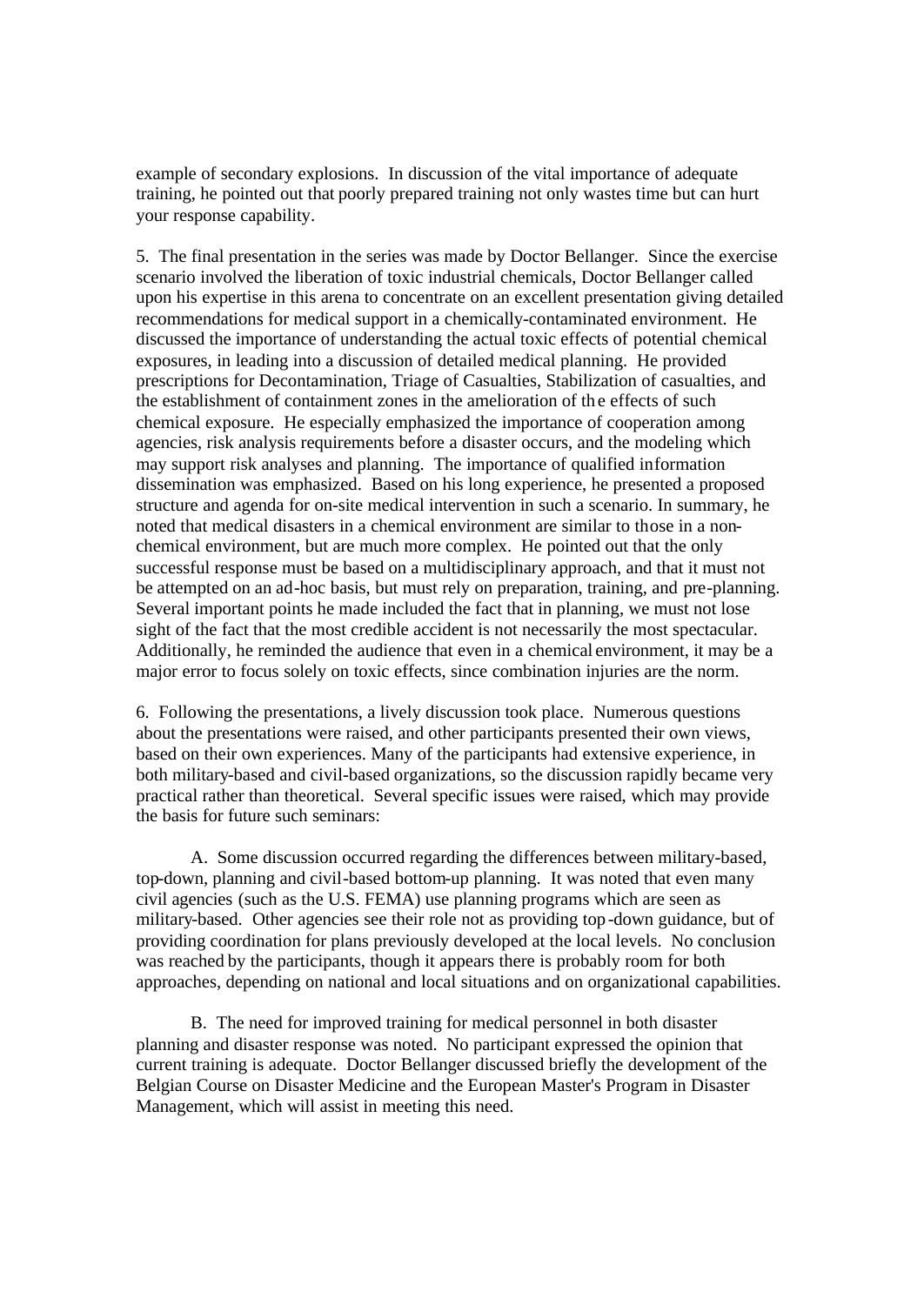C. Much discussion took place concerning he role of NATO in such activities as disaster relief. There was general agreement that NATO may very well be able to play a useful coordinating role, particularly in the coordination of multinational military support to disaster relief operations. Other participants expressed the view that it would be useful if NATO could turn its long-standing expertise in military standardization toward the development of civil guidelines and agreed doctrinal documents for use in disaster relief operations. Along this line, it was mentioned that many of NATO's current military standardization documents could be easily adapted for civil use. Further, it was recommended that NATO could identify current handbooks and guidelines in current use and adopt or publish them as NATO documents for the assistance of all Alliance and Partner members. The resurrection of the now-obsolete Joint Medical Committee "Technical Compendium on Emergency Medical Operations" and the widespread publication of the COMEDS WG-Emergency Medicine handbook on Emergency Field Medicine were both recommended in conversations after the seminar by several participants. Several participants also were of the opinion that an excellent role for the Joint Medical Committee would be a formal development of "lessons learned" from disaster responses, especially those involving both military and civil agencies.

D. The use of Telemedicine in disasters was discussed, and it was generally felt that the only role for TMED systems in the early stages of disasters would be that of providing general communications support. Telemedicine per se was felt to be of potential use in the post-acute or recovery phases rather than in the acute phase of a disaster.

E. The use of Forward Medical/Triage posts was discussed in detail, and the agreement was that generally they are only effective if they are located outside of a chemically "hot" zone, and that generally stabilization and triage will be more effective if done after decontamination of casualties.

F. The critical nature of public relations/information flow was noted by several participants. It was specifically seen that often medical personnel or organizations are not very effective at presenting information in such a way as to allay fears or misgivings of the affected populace. Again, it was recommended that more training of medical personnel on the issues of dealing with the press during disasters was needed.

G. The whole issue of mass population decontamination, and its practical aspects was discussed at length. On the one hand, some participants felt that we must restrict decontamination to those determined to be actually contaminated, while others felt that decontamination on a mass basis may actually help alleviate public concerns. No conclusion was reached, and it is proposed that this issue may be a suitable topic for another seminar.

7. The general consensus was that this was a most useful seminar. Many participants stated they wished it could have been allotted more time, some recommending a full day. Inclusion of such a seminar in the next such exercise was strongly recommended.